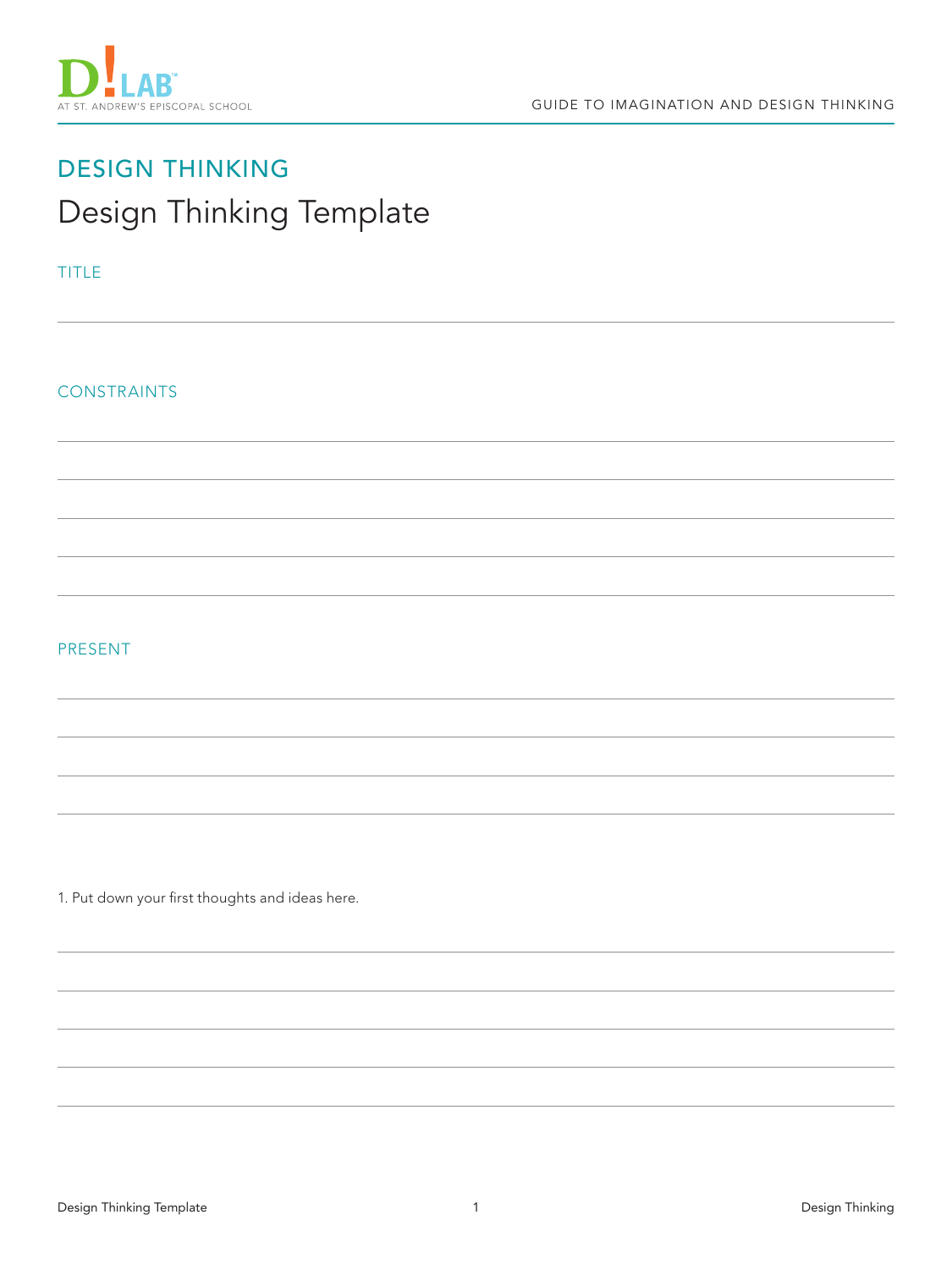

#### 2. What would your first partner do if this were their own project?

3. What would your second partner do if this were their own project?

4. What will your design have to do to be successful?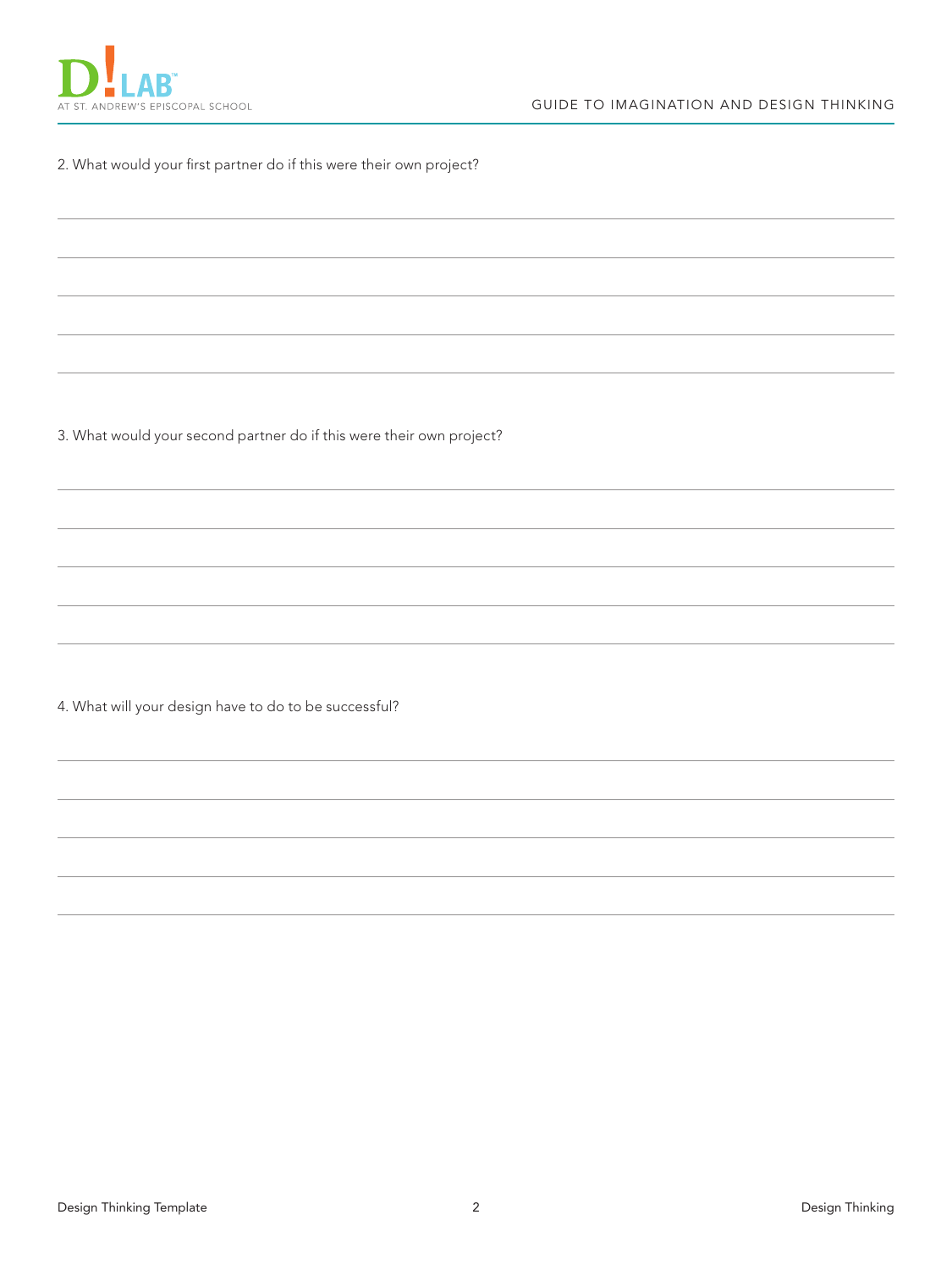

# INSTRUCTIONS

| 5. Use this space to jot down all your ideas, notes, and sketches. |                           |  |
|--------------------------------------------------------------------|---------------------------|--|
| $\label{eq:connect} \textsf{Connect}$<br>$\blacktriangle$          | Rearrange<br>$\mathbf{B}$ |  |
|                                                                    |                           |  |
|                                                                    |                           |  |
|                                                                    |                           |  |
|                                                                    |                           |  |
|                                                                    |                           |  |
| Improve<br>$\overline{c}$                                          | Add<br>$\bigcirc$         |  |
|                                                                    |                           |  |
|                                                                    |                           |  |
|                                                                    |                           |  |
|                                                                    |                           |  |
|                                                                    |                           |  |
|                                                                    |                           |  |
| <b>E</b> Magnify                                                   | <b>F</b> Reduce           |  |
|                                                                    |                           |  |
|                                                                    |                           |  |
|                                                                    |                           |  |
|                                                                    |                           |  |
|                                                                    |                           |  |
|                                                                    |                           |  |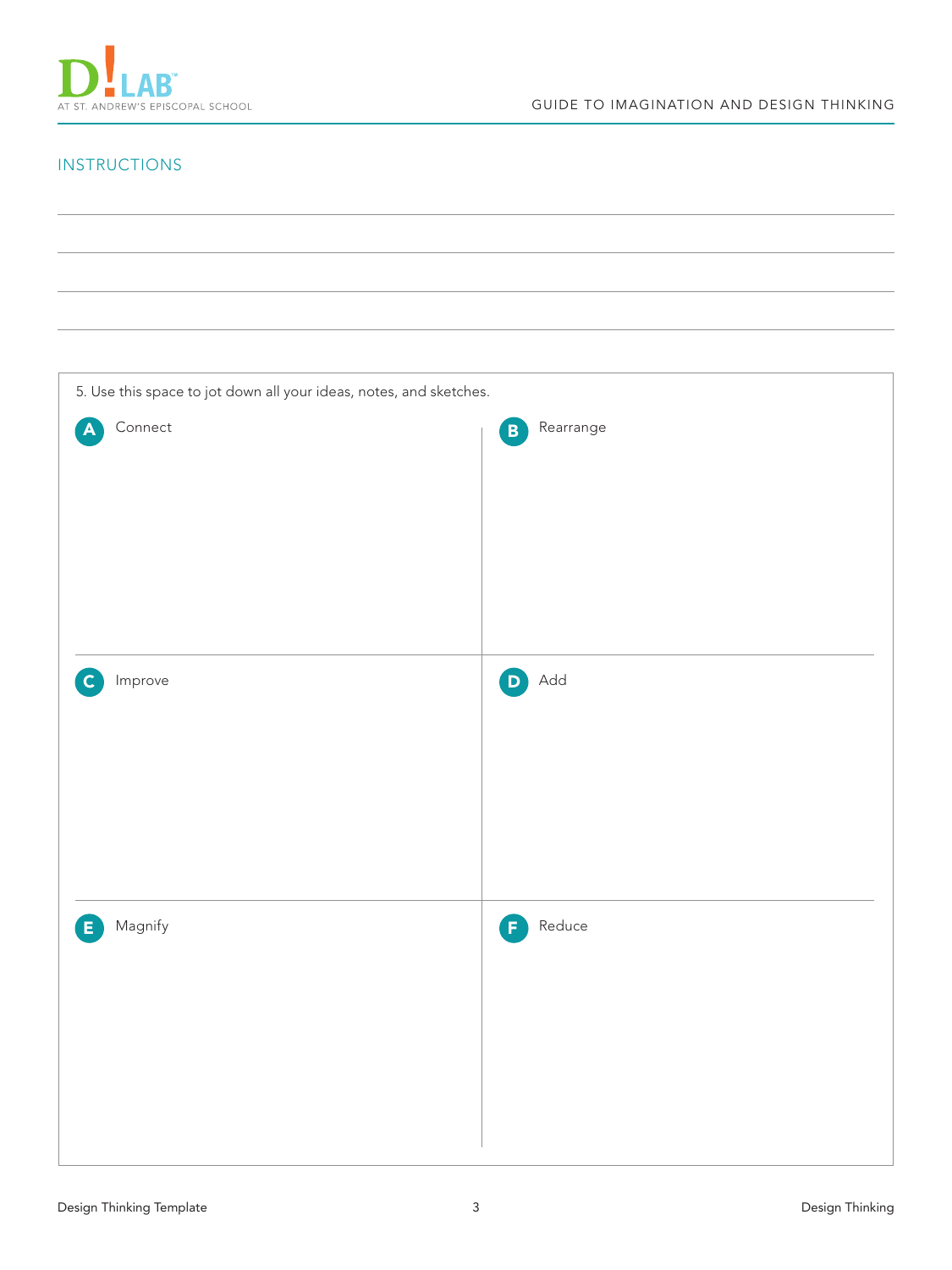| DRAWINGS AND PHOTOS | 10. What do you think of your ideas so far?                   |  |
|---------------------|---------------------------------------------------------------|--|
| 6.                  | Ĵ                                                             |  |
| 7.                  | 11. What does your first partner think of your ideas so far?  |  |
| 8.                  | 12. What does your second partner think of your ideas so far? |  |
| 9.                  | 13. What will you do next?                                    |  |
|                     |                                                               |  |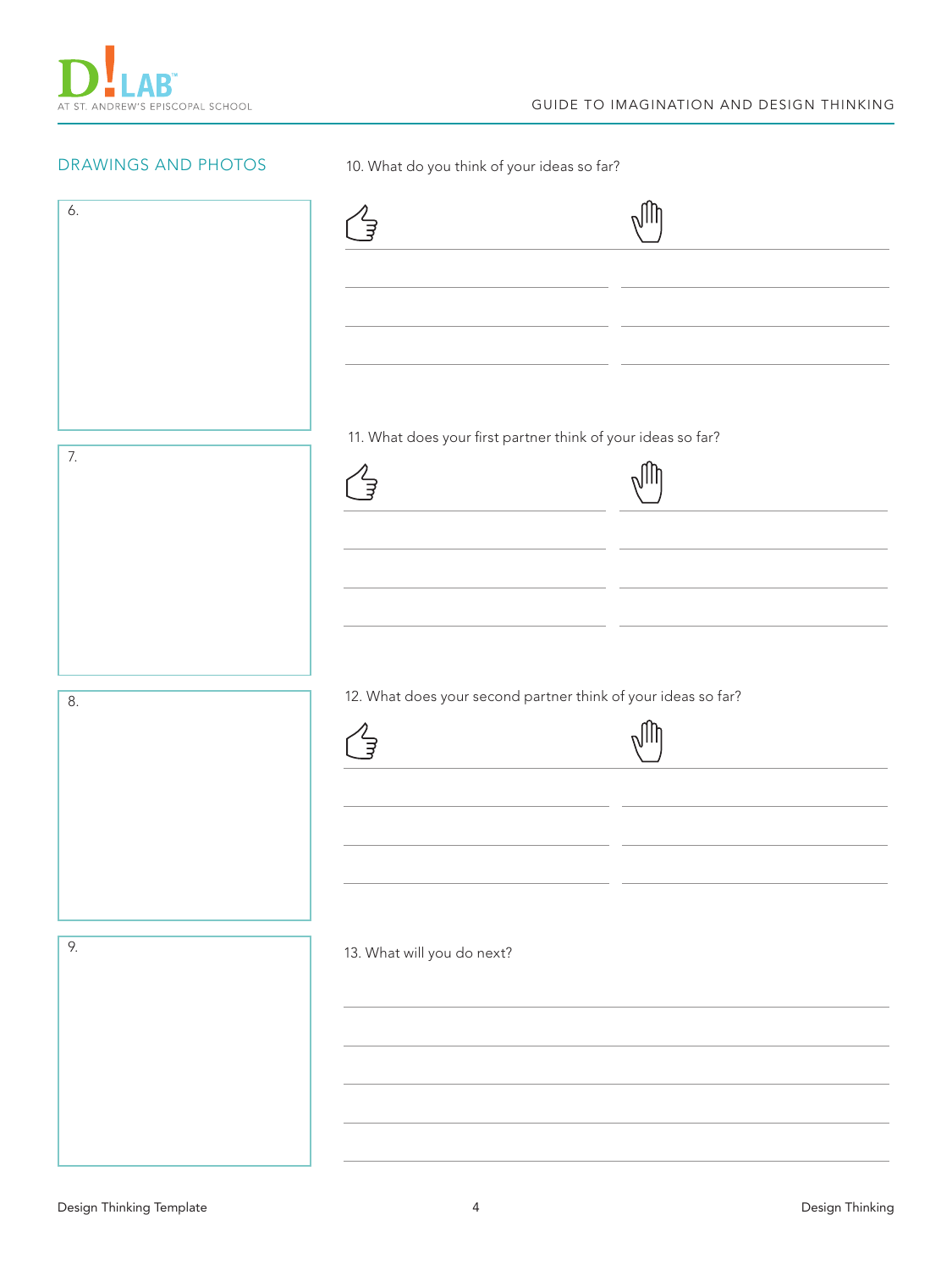









18.